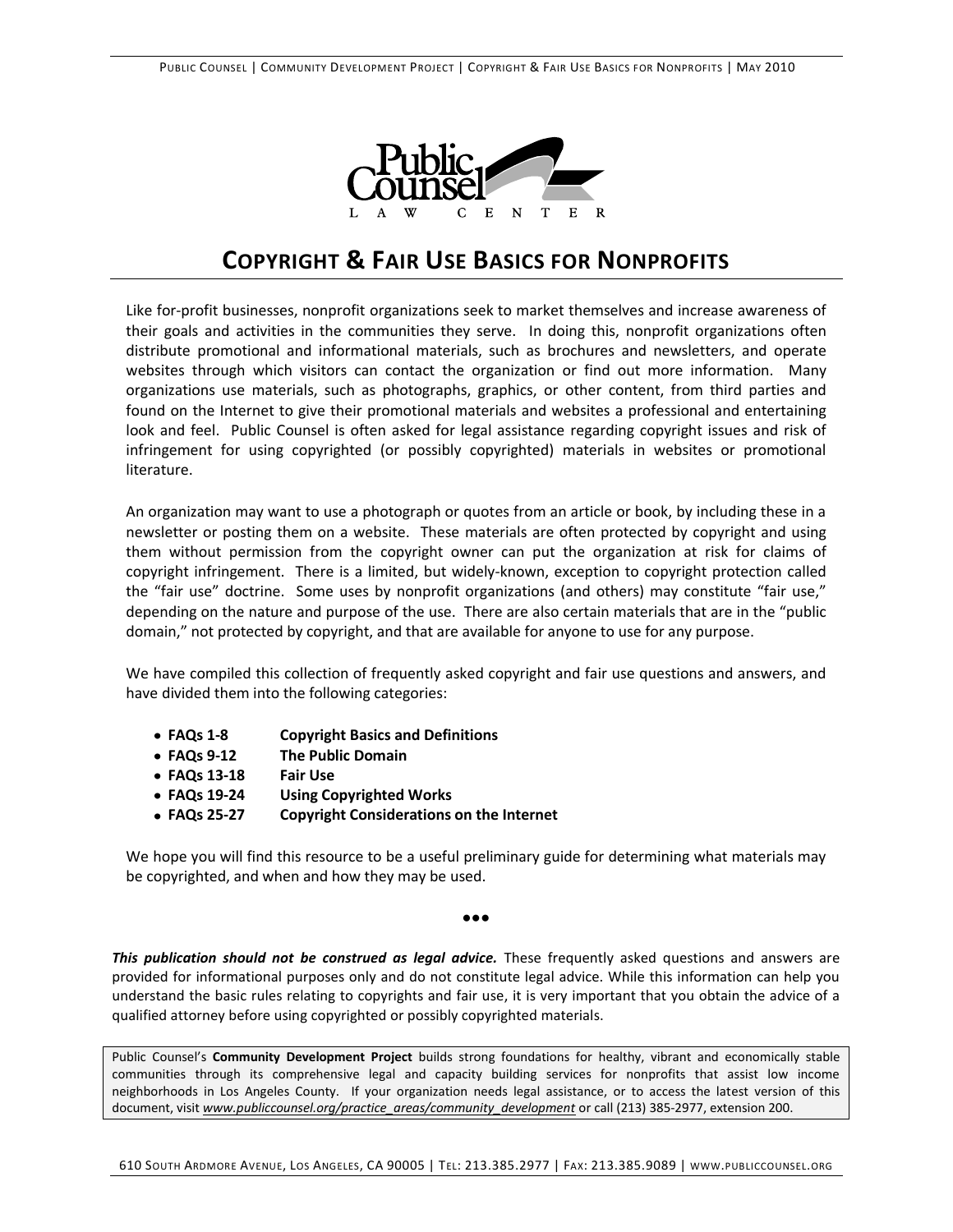## **COPYRIGHT BASICS AND DEFINITIONS**

### **1. What is a copyright?**

A copyright protects the artistic expression of an author of an original "work." Copyright is a form of intellectual property that gives the author of an original work exclusive rights to that work for a certain period of time.

## **2. Who is the "author" of a copyrighted work?**

The "author" of a copyrighted work is the person who created the work. When a photographer takes a picture, she is the "author" of the photograph for copyright purposes. When a writer writes a story, he is the "author" of that story. The author can be any type of creator who makes a work that is subject to copyright protection.

Keep in mind that the author of the work is not always the copyright owner. The author of the work is the original owner of the copyright, but rights to copyrighted works can be (and often are) assigned or transferred to other individuals or to companies.

## **3. What types of things can be copyrighted?**

Any work of independent and original artistic expression that is fixed in a tangible medium can be protected by copyright. This means that in order to qualify for copyright protection, a work must be:

- "Fixed in a tangible medium of expression" the work must exist in some physical form (e.g., on  $\bullet$ paper, on a hard drive, or on a cassette tape) for at least some period of time, no matter how brief.
- Original it must be independently created by the author.
- Artistic/Creative it must be the result of at least some creative effort on the part of the author.

A "work" can be literary, like a brochure or novel, or visual, like a photograph, sketch or painting. Copyright protects "works" such as poetry, movies, CD-ROMs, video games, videos, plays, paintings, sheet music, recorded music performances, novels, software code, sculptures, photographs and architectural designs.

### **4. What types of things cannot be copyrighted?**

Copyright protects only fixed, original and creative expression, not the ideas or facts upon which the expression is based. In general, copyright protection will not cover:

- *Ideas*. Copyright law does not protect ideas; it only protects the particular way an idea is expressed.
- *Facts and Theories*. Copyright law does not protect facts and theories. Anyone who creates a scientific theory or discovers a previously unknown fact cannot prevent others from creating new works or otherwise using that theory or fact.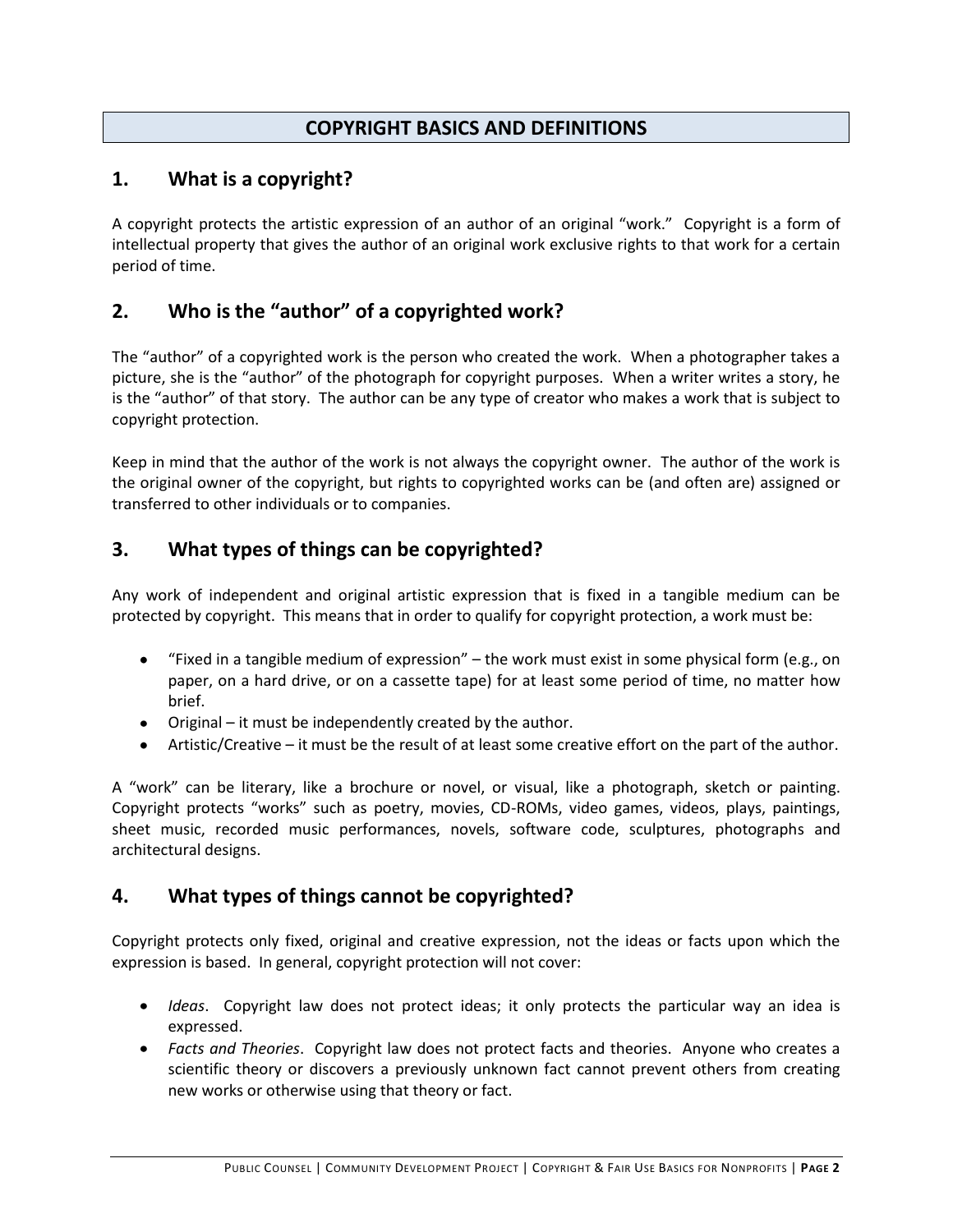- *Short Phrases, Names and Titles*. Although these may be protected under trademark law.
- *U.S. Government Works*. Any work created by a United States government employee or officer is in the public domain, provided that the work is created in that person's official capacity. Note that this rule applies only to works created by federal employees, and not to works created by state or local government employees. State and local laws and court decisions are in the public domain.

### **5. How is a work copyrighted? Does it need to be registered or marked?**

Any work that fulfills the criteria for copyright protection (as described in FAQ 3) is copyrighted at the time it is created. No registration or notice is needed. Once it exists, it is protected by copyright.

A work may be protected by copyright without having copyright registration and without an affixed copyright notice. Copyright protection attaches at the creation of the work, once it is fixed in physical expression. Essentially, a work is copyrighted by default, unless the author has explicitly dedicated it to the public domain.

## **6. What does it mean for a work to be copyrighted? What rights does a copyright owner have?**

During the term of the copyright, the copyright owner has the following *exclusive* rights:

- The right to make copies of a protected work (reproduction rights).
- The right to sell or otherwise distribute copies to the public (distribution rights).
- The right to create adaptations (called derivative works) and prepare new works based on the protected work.
- The right to perform a protected work (such as a play) or to display a work in public (performance / display rights).
- The right to sell or assign any of the rights listed above to other people or companies.

The copyright owner can prevent anyone else from using, exploiting, or copying the work in any way that only he or she has the exclusive right to do. Anyone who uses a copyrighted work (for example, by copying it, displaying it, or distributing it) has infringed upon the copyright owner's exclusive rights and is a copyright infringer.

After the time period in which the copyright owner had exclusive rights to the work ends, the work is said to enter the "public domain" (see FAQs 9-12).This means that the copyright owner no longer has any exclusive rights to the work and it is open to use by the public.

## **7. What is copyright infringement?**

Generally speaking, copyright infringement occurs when someone other than the copyright holder uses the work in a way that violates the exclusive rights held by the copyright holder. The exclusive rights that are most commonly infringed are copying or reproducing and distributing a copyrighted work. In order to use a copyrighted work without infringing, the user must either have permission from the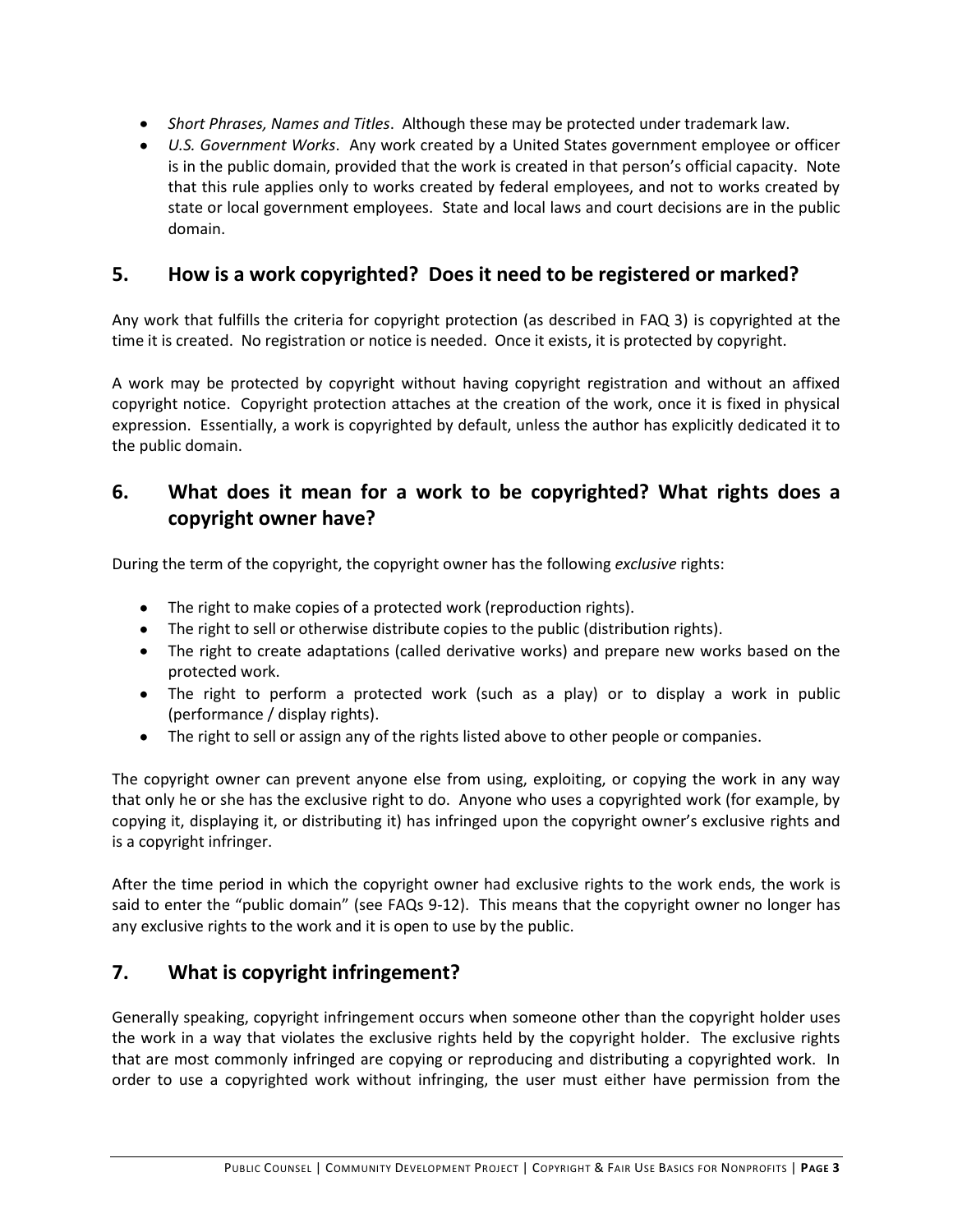copyright holder, or the use must fall within one of the limitations or exceptions to the copyright holder's exclusive rights, such as fair use (see FAQs 13-18).

### **8. How is a copyright different from a patent or trademark?**

Copyright law covers the creative or artistic expression of an idea. It grants exclusive rights to the author of a work to control the use and accessibility of the work. Patent law covers inventions. A patent for an invention is the grant of a property right to the inventor. The inventor has the right to exclude others from making, using, and selling his invention. Trademark law covers distinctive terms, marks, brand names, logos, slogans, and other devices that are used with or for products or services as indicators of origin (meaning they identify and distinguish these products and services as being of a particular company or manufacturer). Unlike copyright, trademarks are protected by both federal and state trademark law. Although copyright and trademark laws are distinct, some things can be covered by both copyright and trademark protections. For example, the contents of a movie are protected by copyright, but titles or famous character names might be trademarked. Go to www.publiccounsel.org/publications/trademarknp.pdf for a collection of frequently asked trademark questions and answers.

## **THE PUBLIC DOMAIN**

### **9. What does the term "in the public domain" mean?**

The term "public domain" refers to creative materials, such as books, songs, movies, artwork or other works that could be copyrighted, but that are not currently protected by copyright (or trademark, patent, or other intellectual property law). The public owns these works, not an individual author or artist. No one can ever claim ownership of a work in the public domain or prevent others from using it. Anyone can use a public domain work without obtaining permission. Works in the public domain are free to use.

### **10. How does a work enter the public domain?**

There are four common ways that works arrive in the public domain:

- (i) *Expiration of copyright*: As a rule, any work published in the United States before 1923 is in the public domain. When a term of copyright expires, the formerly copyrighted work enters the public domain and may be freely used or exploited by anyone.
- (ii) *Failure to renew copyright*: For works first published before 1964, the copyright owner was required to file a renewal with the Copyright Office during the  $28<sup>th</sup>$  year after publication. Failure to renew meant the owner lost the copyright and the work entered the public domain.
- (iii) *Lack of required copyright notice*: For works published before March 1, 1989, a copyright notice was required to be affixed to the copyrighted work in order to obtain copyright protection. Works with defective or absent copyright notices could have fallen into the public domain. (There were, however, various exceptions and ways to cure the defective notice that would prevent the work from losing copyright protection).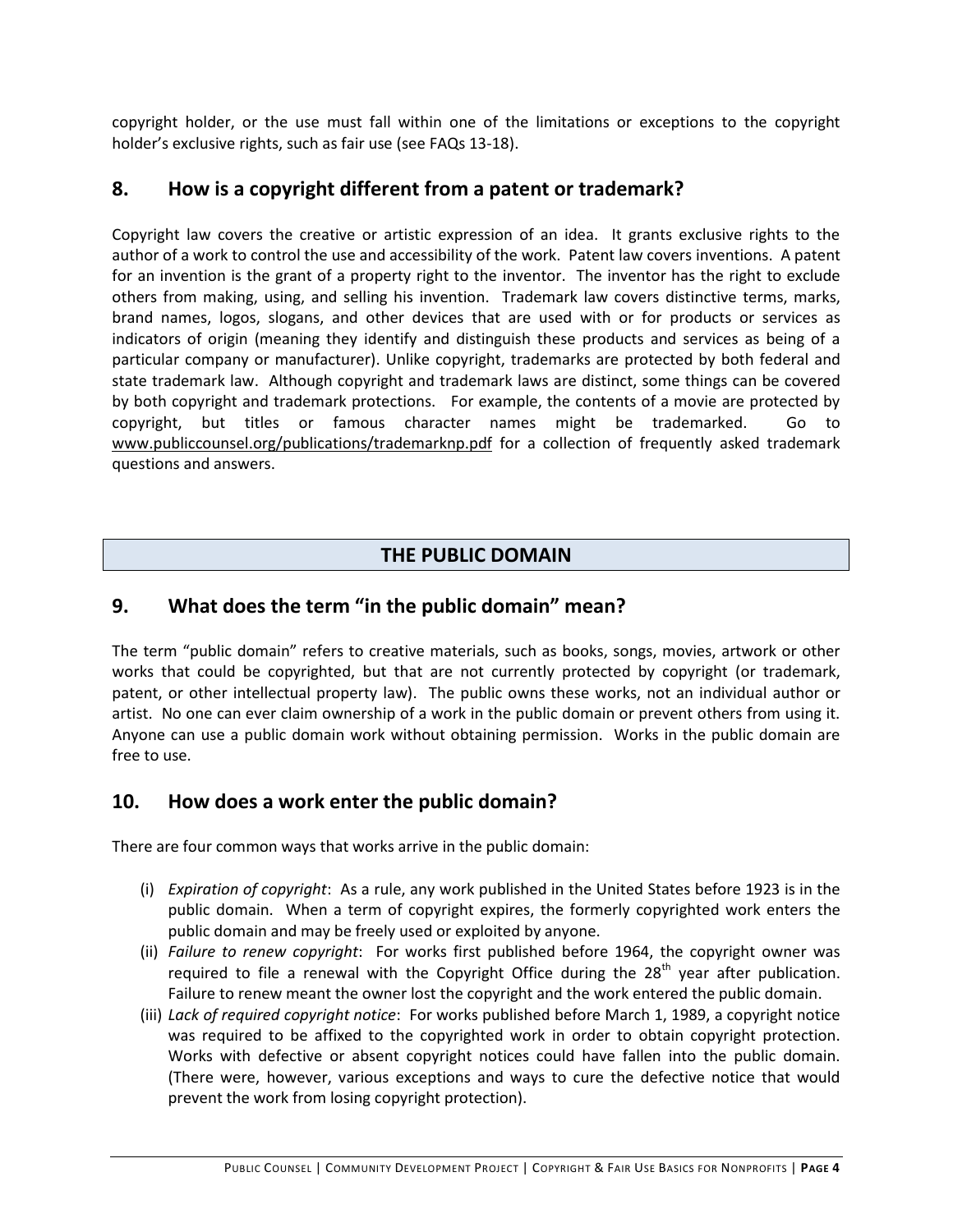(iv) *Dedication*: The owner may deliberately place a work in the public domain (although this is relatively rare). Only the copyright owner can dedicate a work to the public.

### **11. How can I find out if a work is in the public domain?**

The best way to determine if a work is in the public domain is to calculate it based on the work's first date of publication. If you know the work's first date of publication, you can calculate if it is already in the public domain or when it will enter the public domain. If you are unsure of when the work was created or first published, you can search the records of the Copyright Office to obtain more information about the work's copyright protection (see FAQ 19).

There are also several public domain resources online:

- www.publicdomainworks.net: This is an open registry of artistic works that are in the public domain. You can search by author or by the title of the work.
- There are several copyright term calculators online, which can let you know how long a work's copyright protection will last or if a work is already in the public domain. Try www.publicdomainsherpa.com/calculator.html.

## **12. If a work is publicly accessible, like on a website, does that mean it is in the "public domain"?**

NO! Just because a work is publicly accessible does not mean that it is publicly *available* for use by all. The term "public domain" refers specifically to copyright protection, or lack thereof, and does not refer to a work's accessibility. Any work available on the Internet can be copyright-protected in the same way a physical book in a library or a photograph in a magazine would be.

### **FAIR USE**

### **13. What is "fair use"?**

Fair use is a copyright principle based on the belief that the public is entitled to freely use portions of copyrighted materials for certain purposes, such as commentary and criticism, nonprofit educational purposes, or parody. This principle recognizes that society can often benefit from the unauthorized use of copyrighted materials, when the use furthers scholarship and education or informs the public.

Fair use is a defense against a claim of copyright infringement. "Fair use" is infringement (i.e., an unauthorized use of a copyrighted work), but it is a form of infringement that courts excuse due to its greater social benefit. If a copyright owner challenges someone's infringing use of a work in court, and the court determines that the use is "fair use," then the infringer will not face any legal consequences.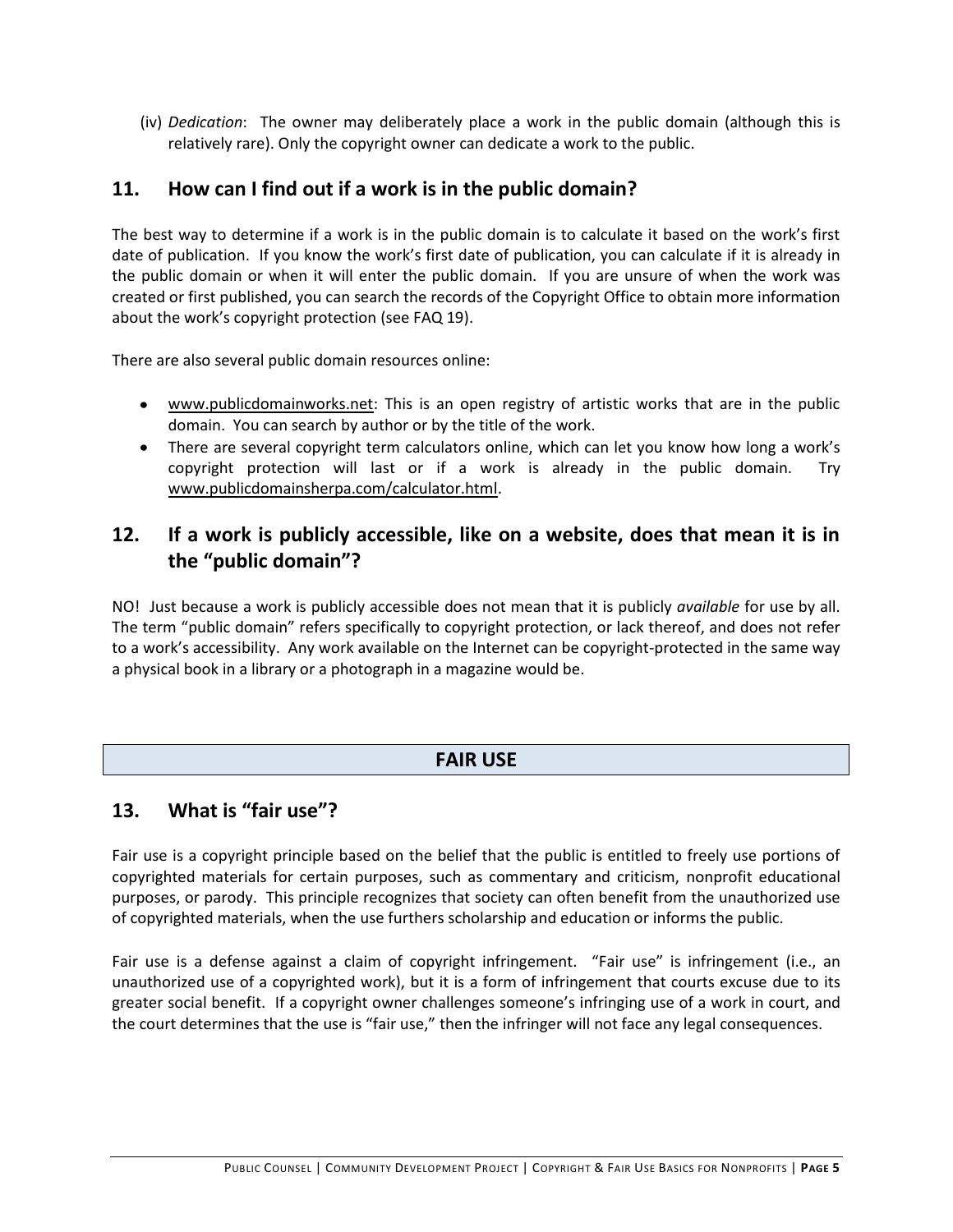## **14. Who decides whether or not something is "fair use"? How will they decide?**

Fair use is a legal defense to an infringement claim. Therefore it will be up to the court to determine whether or not your use of a copyrighted work is fair use. Courts will consider the following four factors when determining whether or not a use is a "fair use":

- *The purpose and character of the use*. The court will take into account the purpose and character of the use, including whether such use is of a commercial nature or is for nonprofit educational purposes. The court will also ask whether the copyrighted material taken has been used to help create something new or has been appropriated verbatim into another work. Using a copyrighted work to add something new to the work, with a further purpose or different character, so that the first work's expression, meaning or message has been altered, is called a transformative use. While transformative use is not necessary in order for there to be a finding of fair use, the more transformative the new work, the less significant the other factors become.
- *The nature of the copyrighted work*. Some copyrighted works are closer to the "core" of copyright protection than others. Fictional and creative works, such as plays, novels or visual art, are closer to the core of protected expression than primarily factual works. Fair use is more difficult to establish when these "core" creative or fictional works are copied. Because the dissemination of facts or information benefits the public, you have more leeway to copy from factual works than you do from fictional works.
- *The amount and substantiality of the portion used in relation to the copyrighted work as a*   $\bullet$ *whole*. Generally, the larger the portion of the copyrighted material that is taken and used, the lower the likelihood that the use will constitute a fair use. However, even if you take a small portion of a work, your copying will not be a fair use if the portion taken is the "heart of the work." If the small portion of the copyrighted material that is copied is an essential part of that work, the court will not only look at the amount of the work that is taken, but also consider that portion's quality and importance to the work as a whole.
- *The effect of the use upon the potential market for the copyrighted work*. Fair use is more difficult to establish if your use deprives the copyright owner of income or takes away from a new or future market for the copyrighted work. This is true even if your use of the work is not directly competing with his own use of his work; your use may be different but still diminish interest in the copyright owner's original use of the work.
- In general, ask yourself: Could my use of this copyrighted work potentially affect the sales of this work? If so, it's likely not a fair use.

Judges use the four factors above in resolving fair use disputes, but these factors are only guidelines. Courts are free to adapt them to particular situations on a case-by-case basis. A judge has a lot of freedom when making this determination, so the outcome of a copyright infringement case with a fair use defense can be difficult to predict.

### **15. Are there certain uses that are generally considered fair use?**

Transformative uses (as described in FAQ 14) are more likely to be found to be fair use. In addition, the following types of uses are frequently found to be fair use: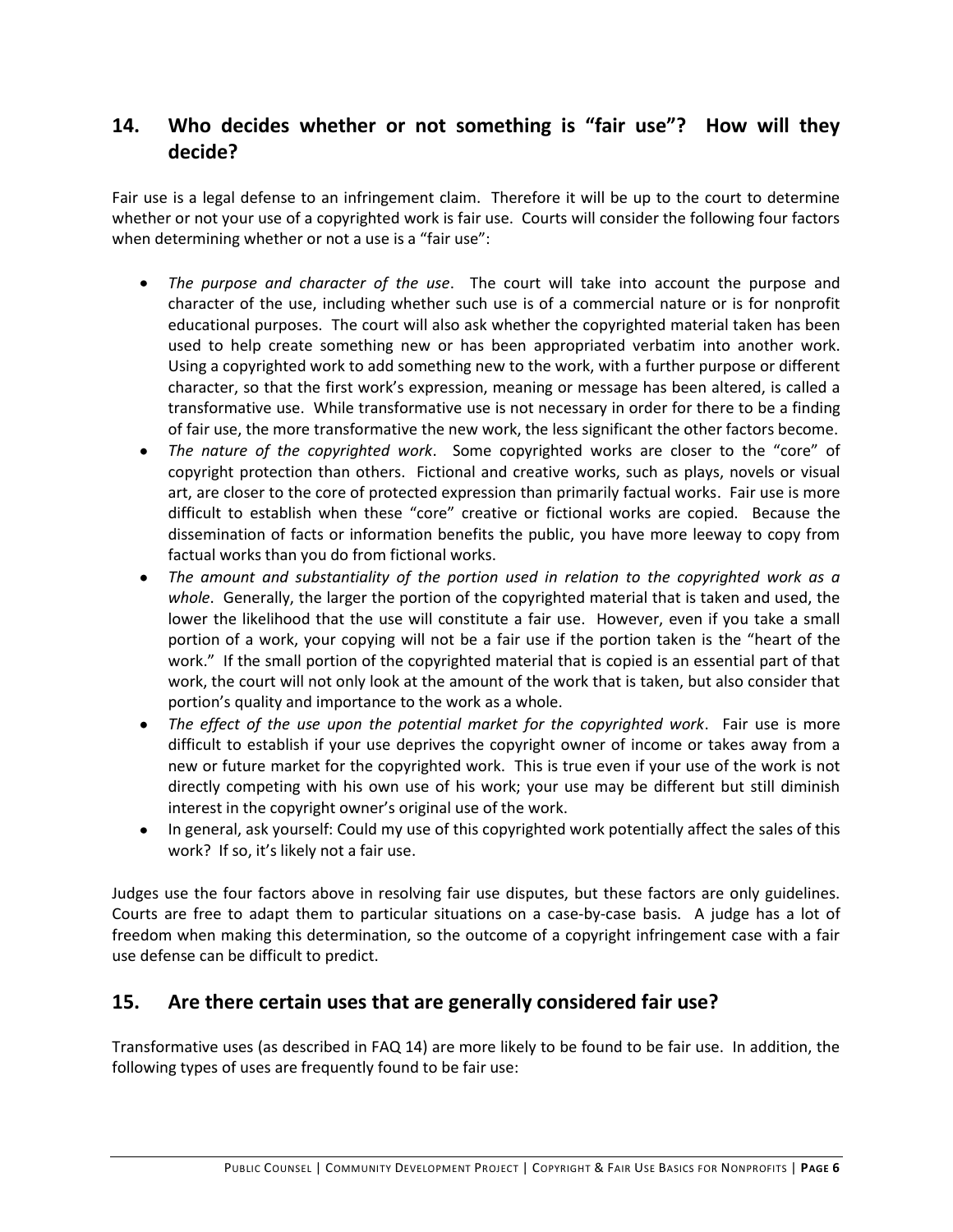- *Commentary and criticism*. If you are commenting upon or critiquing a copyrighted work, fair use principles allow you to reproduce some of the work to achieve your purposes. For example, it would be very difficult to write a book review and describe the writer's words and images if you could not quote some of the language in the book. Using the writer's exact words makes your critique of the book more effective. Allowing the use of copyrighted works for purposes of commentary and criticism is also grounded in the idea that a copyright owner should not be able to stifle comment or critiques about his work. The public benefits from an open debate, and this debate (including reviews and other comments) is enhanced by including some of the copyrighted material.
- $\bullet$ *Parody and satire*. A parody is a work that ridicules another, usually well-known work, by imitating it in a (usually) comic way. Judges understand that, by its nature, parody demands some taking from the original work being parodied. Unlike other forms of fair use, a fairly extensive use of the original work is permitted in a parody in order to "conjure up" the original. The Supreme Court has recognized parody as a fair use, even when done for profit. There is, however, a distinction between parody and satire. A parody uses a work in order to poke fun at or comment on the work itself, while a satire uses a work to poke fun at or comment on something else, such as societal norms or cultural themes. A successful parody needs to use a large part of the work it is making fun of or commenting on in order for the consumer to understand what the source material for the parody is; this is a fair use of a copyrighted work that is transformative and for purposes of humorous commentary. A satire does not need to use a large portion of another work to make its broader point; the satirical point is not tied to ridicule of a specific work, so it does not get the same fair use exceptions because satirical author's idea is capable of expression without the use of the other copyrighted work.

## **16. What if I think it's a fair use and the copyright owner disagrees?**

If the copyright owner disagrees with your fair use interpretation, the dispute will have to be resolved by courts or arbitration. If it's not a fair use, then you are infringing upon the rights of the copyright owner and may be liable for damages. However, if you have good reason to believe that your use was fair, but your use is being challenged by the copyright owner, you may be considered an "innocent infringer." Innocent infringers often don't have to pay any damages to the copyright owner, but do have to cease the infringing activity and sometimes must pay the owner for the reasonable commercial value of that use.

## **17. Common misunderstandings about fair use.**

There is often confusion over whether a use is "fair" or not. Judges use the guidelines provided in the copyright law, but have considerable discretion in determining if an accused copyright infringer will be liable to the copyright owner. There is no bright-line rule that definitively classifies a use as "fair use." But there are a number of common misunderstandings and rumors about fair use that can be traps for the unwary. In general, remember that there is no hard and fast rule to the "fair use" defense. The best course of action is to consider the factors that judges will look at (described above in FAQ 14) in relation to your proposed use of the work.

**Any use that seems "fair" is fair use.** WRONG. Not every use that is commonly considered  $\bullet$ "fair" in the plain sense of the word is considered "fair use" under the law.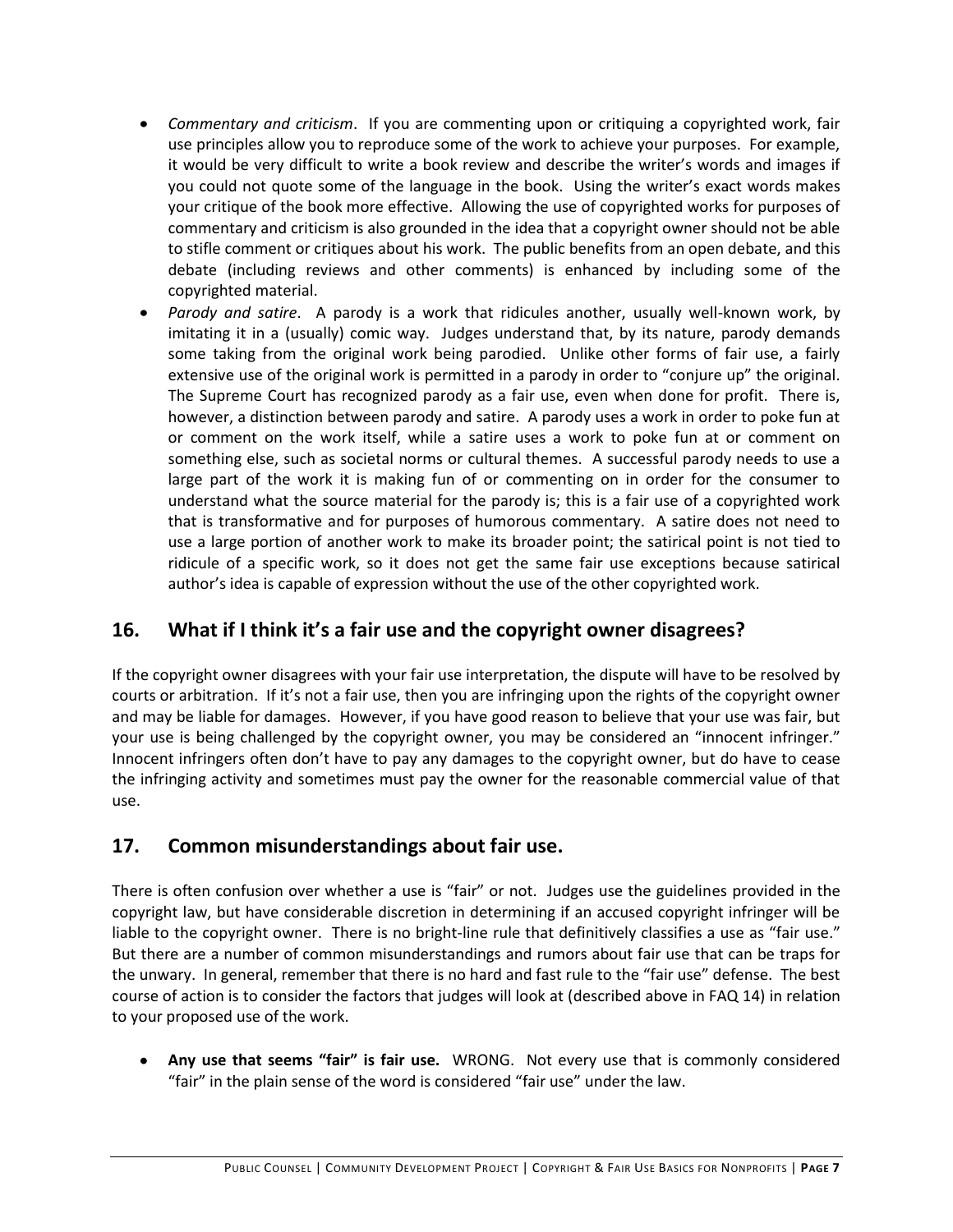- **It's copyrighted, so it can't be fair use.** WRONG. Fair use applies *only* to copyrighted works, describing conditions under which copyrighted material may be used without permission. Fair use is a defense to allegations of copyright infringement. If a work is not copyrighted, it is in the public domain and can be used for any purpose, so the fair use defense is irrelevant.
- **Using a copyrighted work for non-commercial use is always fair.** WRONG. This is an important – but not determinative – factor in the fair use analysis. A judge may take into account whether the alleged infringer made money from the use or if there a commercial motive. However, a judge must look at all of the other factors, and these may sufficiently weigh against a noncommercial, nonprofit, or educational use.
- **If you're selling for profit or deriving income from your use, it's not a fair use.** NOT NECESSARILY. While a commercial use of a copyrighted work for profit makes it harder to qualify as fair use, this is not determinative. Again, a judge may take into account a profit motive and actual financial benefit derived from the use, but must also weigh all of the other factors before determining if the use is a fair one.
- **If you quote under 300 words of a copyrighted work, that is a fair use.** WRONG. There is no set minimum or maximum amount of a work that can be copied or used to be considered a fair use or an infringement.
- **If you're copying an entire work, it's not fair use.** NOT NECESSARILY. Copying an entire work goes against the third factor, the amount of the work used in relation to the whole, since the whole of the work has been taken and used. But this is not determinative of the fair use analysis. Making copies of an entire work have been found to be fair use, such as making photocopies for classroom use.
- **Strict adherence to the fair use principles and factors protects you from being sued.** WRONG. Remember that fair use is a defense against copyright infringement. It does not restrain anyone from suing you, even if you believe your use was fair. The copyright holder may legitimately disagree with your determination that the use was fair, and may file an infringement suit to have the matter decided by a court. However, the fact that you honestly believed your use to be fair may lead the court to limit the amount of damages, if any, you owe to the copyright holder.

## **18. What are "nonprofit educational purposes" that may qualify as fair use?**

Courts have generally found that nonprofit educational institutions, such as elementary schools and high schools, colleges and universities, are engaging in educational uses of copyrighted works when using the works as part of a curriculum. Furthermore, courts often consider libraries, museums, hospitals and other nonprofit institutions to be educational institutions when they engage in nonprofit instructional, research, or scholarly activities for educational purposes. In these cases, and for the limited purposes of the seminars or training sessions, nonprofit organizations can be considered to be "educators" and the attendees to be students.

#### **"Educational Purposes" have been described as:**

- Non-commercial instruction or curriculum-based teaching by educators to students at nonprofit educational institutions;
- Planned non-commercial study or investigation directed toward making a contribution into a field of knowledge; or
- Presentation of research findings at non-commercial peer conferences, workshops or seminars.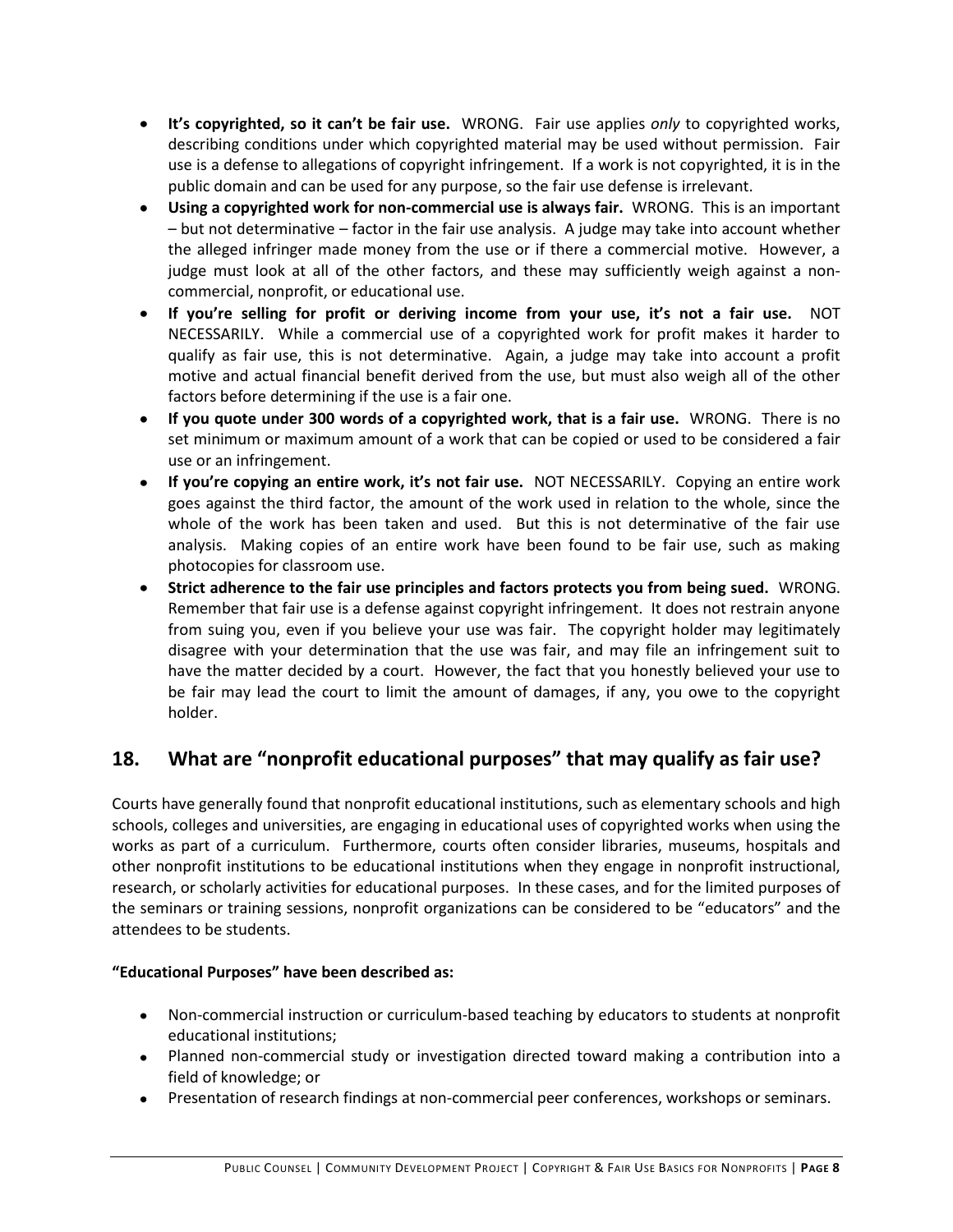Remember that the fair use analysis remains a case-by-case inquiry. The "nonprofit educational purpose" of a use is still just one factor out of the four factors to be balanced in determining fair use. However, a use for nonprofit and non-commercial purposes is more likely to be considered a fair use than a for-profit commercial use.

Also, keep in mind that court will look to not only the purpose of the use, but also the *nature* of the use as part of the fair use analysis (specifically when looking at the first fair use factor). The nature of the use refers to whether the copyrighted material taken has been used to help create something new or has just been appropriated verbatim or as an exact copy into another work. Using a copyrighted work to add something new, with a further purpose or different character, so that the first work's meaning or message has been altered, is considered a transformative use.

However, it is not necessary for a work to be transformative in order for there to be a finding of fair use. But, the more transformative the new work, the less significant the other factors that weigh against a finding of fair use become.

When taking portions of a copyrighted work, ask yourself the following questions to determine if it is a transformative use:

- Has the material I took from the original work been transformed by adding new expression or meaning?
- Was value added to the original by creating new information, new aesthetics, new insights and understandings?
- Did I use the work for my own personal commercial gain or to profit financially, or was there a broader benefit to the public?

#### **Bottom Line**

Remember that there are no absolute rules as to what use will be protected by the fair use doctrine, until that issue is decided by a judge or jury. Each use must be evaluated on a case-by-case basis.

To help you determine if your use could be considered fair use, make sure you analyze the copyrighted work and your intended use according to each factor. To help you keep track of your analysis, try making a list or using a worksheet. A "fair use worksheet" can be found at this link: www.lib.umn.edu/copyright/FU-checklist.pdf.

### **USING A COPYRIGHTED WORK**

### **19. How can I find out if a work is copyright-protected?**

#### *STEP ONE: Examine the work itself for information regarding copyright.*

The work itself may give you all of the information you need. Look to see if the work has a notice of copyright. If it does, this means the work is protected by copyright. To use the work,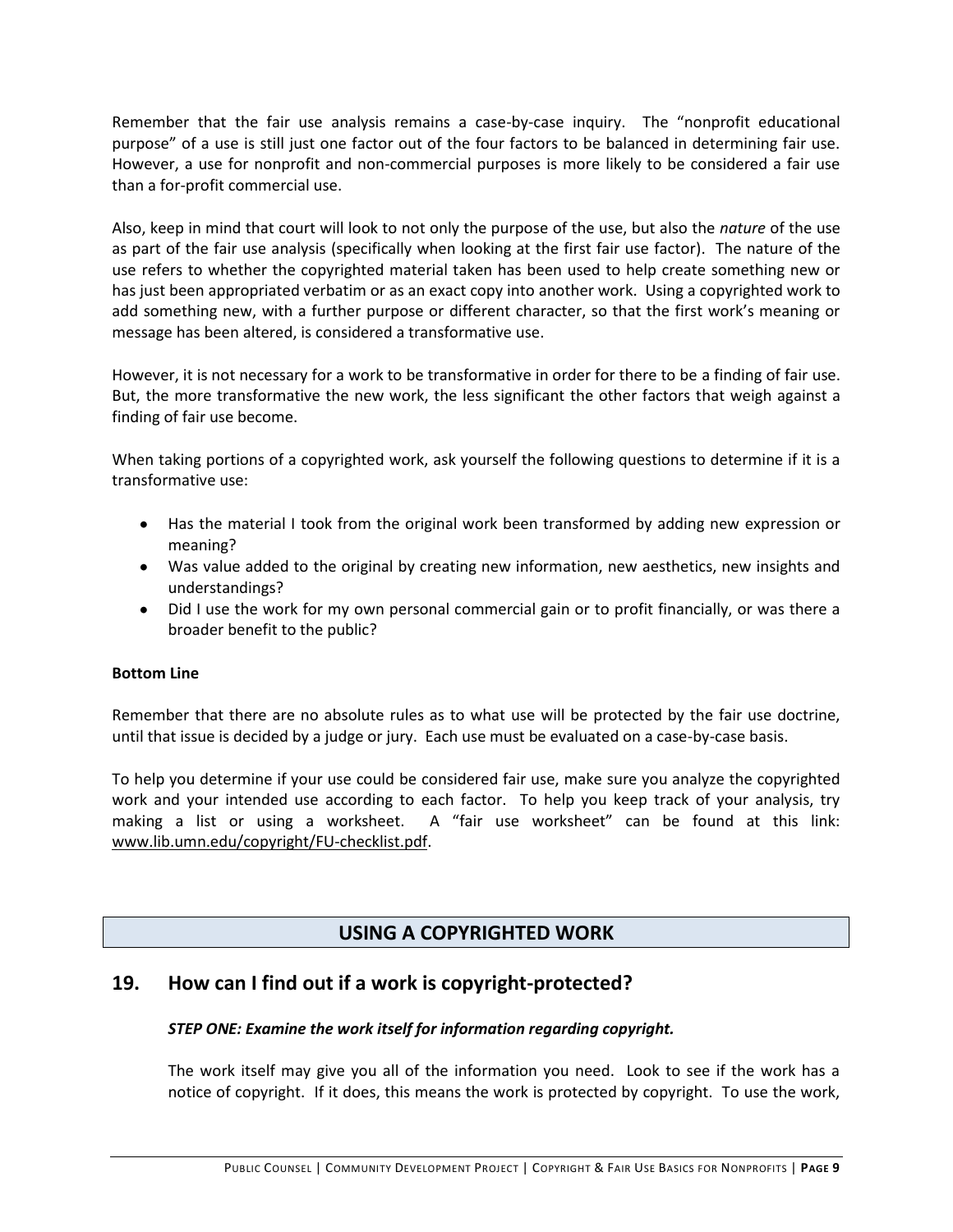you should consider seeking permission from the copyright owner (see FAQ 21 for more about permission).

#### **19A. What is a copyright notice?**

A copyright notice should contain:

- The word "copyright"
- The © symbol (this is a copyright notice symbol)
- The date of publication
- The name of either the author or the owner of all the copyright rights in the published work.

This information indicates that the work is copyright-protected. It also provides valuable information that will be helpful in tracking down the copyright owner to get permission for your use of the copyrighted work.

#### **19B. What if a work does not contain a copyright notice or the © symbol?**

A work missing a copyright notice does not mean the work is in the public domain. Assume the work is protected by copyright unless you can establish it is not. Remember that works created after March 1, 1989, do not need a copyright notice to be protected by copyright. Any work created after this date is, by default, copyrighted. For a recent work, created after March 1, 1989, to be in the public domain, the author must specifically opt out of copyright. The next step (see below) is to perform a copyright search to determine ownership of the work and if it is copyright-protected.

#### *STEP TWO: Perform a copyright search.*

If the work you would like to use lacks any identifying information or a copyright notice, you can do further research to determine who the copyright owner or author may be and whether the work is still under copyright protection. Information about ownership of copyright and whether the copyright is still in effect can be found in copyright registrations and other related documents, such as assignments of copyright and renewals of copyright. This information can be found in the records of the United States Copyright Office.

First find the information that will assist you in locating the correct copyright documents. Check the work you want to use for the following information:

- Copyright notice  $\bullet$
- Title of the work
- Name(s) of author(s)  $\bullet$
- The name of the copyright owner  $\bullet$
- Year of publication or registration  $\bullet$
- $\bullet$ Title, volume or issue (if it is a serialized publication)
- Underlying works or works contained within the works (like a film based on a novel)  $\bullet$
- Identifying numbers $\bullet$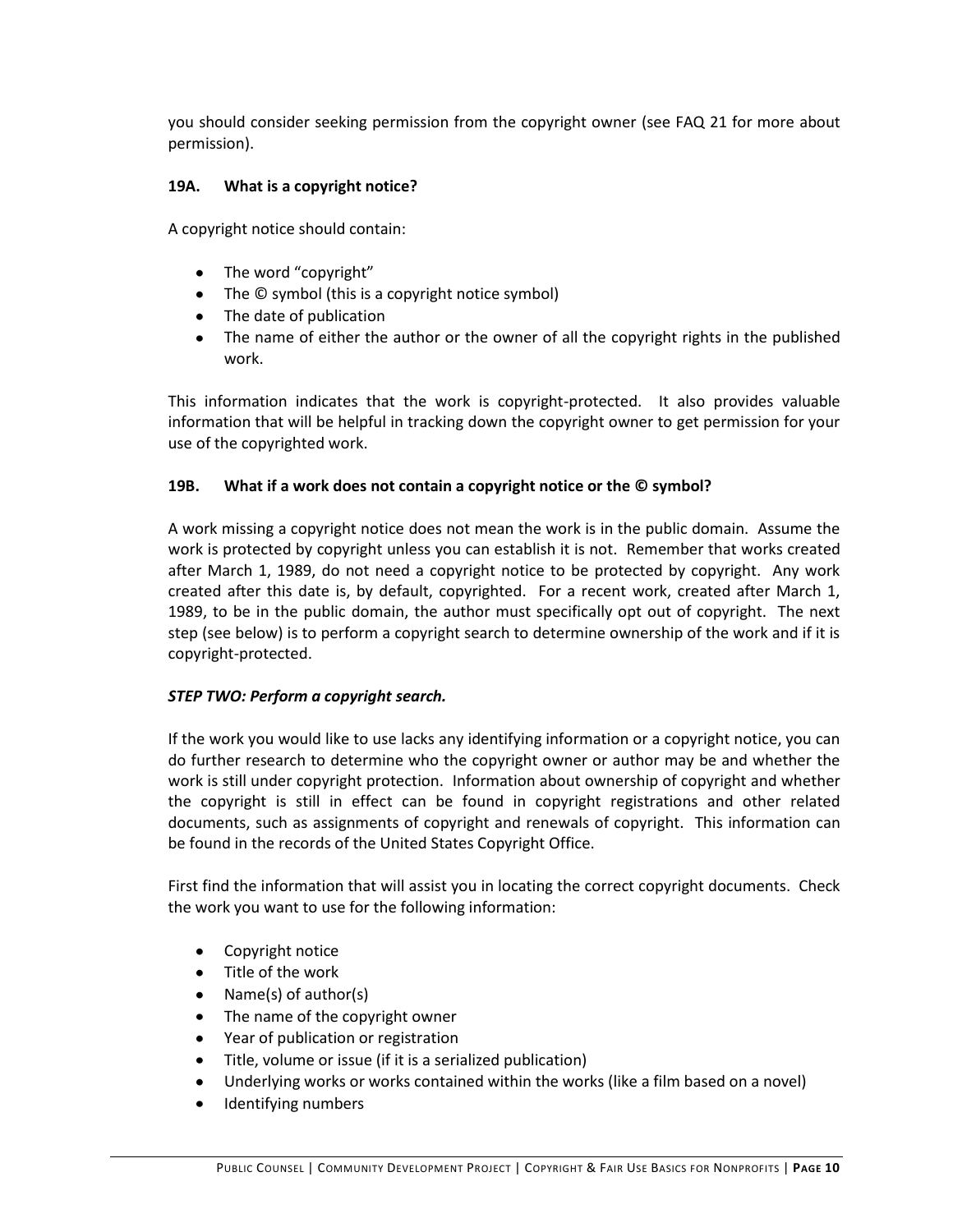Once you have this information ready, you can examine the records at the Copyright Office. You should know that the Records of the Copyright Office are not always complete or conclusive, because filing a copyright registration and copyright assignments and transfers is not required. It is possible that there may not be a current record in the Copyright Office for your work. However, even if you don't find the records of ownership you are looking for, your research will demonstrate that you acted in good faith, if you are later sued for an unauthorized use, and help to minimize any damages you may be liable for.

For more information about investigating the copyright status of a work, read Circular 22 "How to Investigate the Copyright Status of a Work," available at www.copyright.gov/circs/circ22.pdf.

#### **19C. How do I perform a search of the Copyright Office's records?**

The United States Copyright Office maintains a website with a wealth of information about performing searches and other copyright-related issues.

Visit www.copyright.gov. You can conduct your own search of copyright records by clicking on "Search Copyright Records," and entering the relevant information in the search fields.

You can also request that the Copyright Office conduct the copyright search for you, for a fee of \$165 per hour or fraction thereof (with a two hour minimum). You can initiate the search request by clicking on "Request a Search of Copyright Records" at the sidebar on the left of the webpage.

You can also contact the Reference & Bibliography Section of the Copyright Office at copysearch@loc.gov or (202) 707-6850.

You may want to contact the Copyright Office's Public Information Office to get more information about pricing, copyright searches, and other copyright basics.

> U.S. Copyright Office 101 Independence Avenue, S.E. Washington, D.C. 20559-6000 (202) 707-3000

## **20. When can I use a copyrighted work without the author's or copyright holder's permission?**

You should begin by assuming that every work is protected by copyright unless you can establish it is not. If you can conclusively establish that a work is in the public domain (see FAQs 9-12), then it is available for your use without permission. However, you cannot rely on the presence or absence of a copyright notice to determine if a work is in the public domain or protected by copyright. Remember that a copyright notice is not required for works published after March 1, 1989, and even for works published before March 1, 1989, the lack of a copyright notice may not always render the copyright invalid.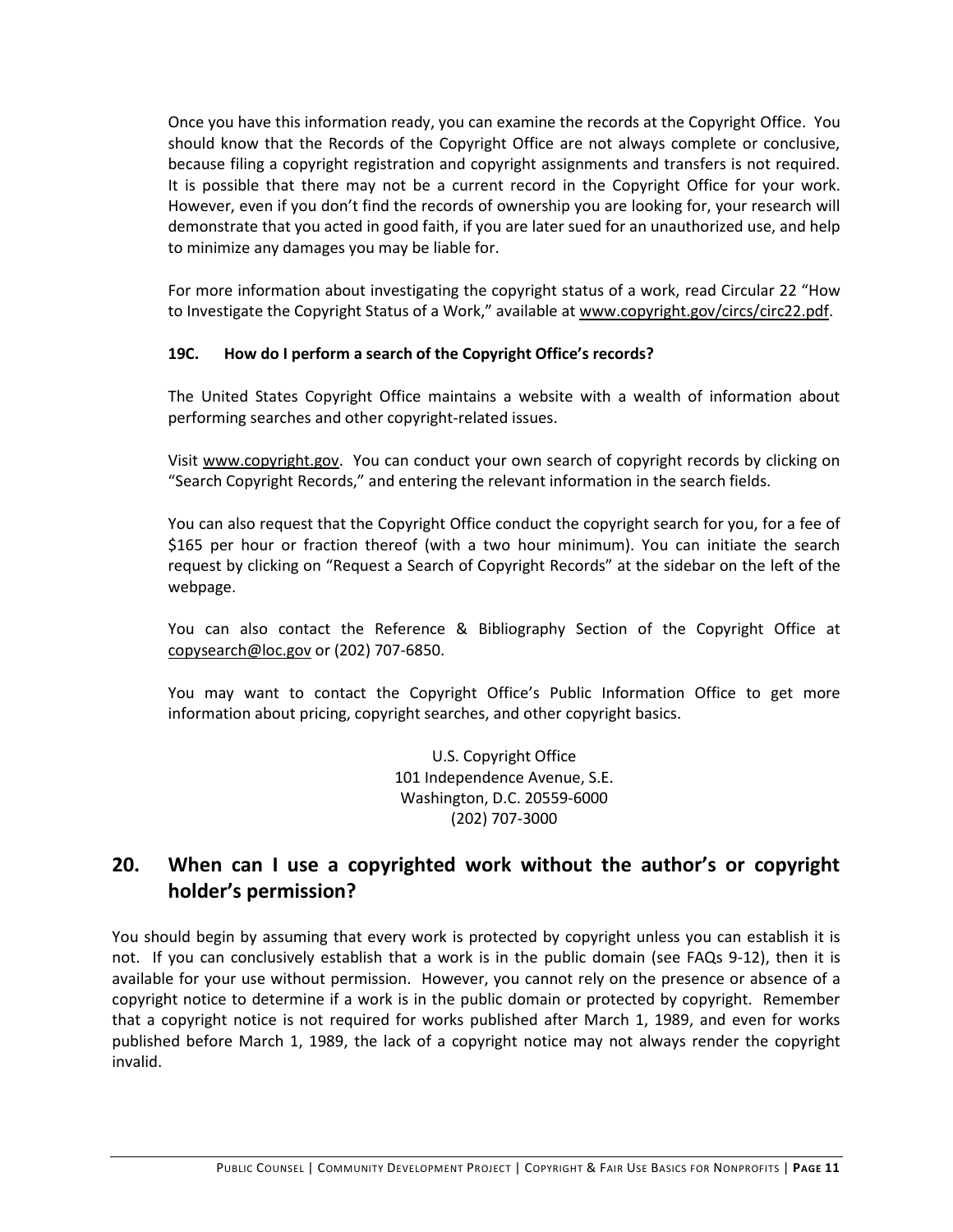You should also keep in mind that a fair use, while a defense to copyright infringement that allows for use of a copyrighted work without permission from the owner, can only be determined definitively in court. If you make use of a copyrighted work, without permission from the owner, for a purpose you believe to fit within the "fair use" guidelines, remember that you may still be subject to allegations of copyright infringement if the copyright owner does not agree that it is a fair use.

### **21. What is the permissions process and what does it entail?**

Obtaining copyright permission is the process of getting consent from a copyright owner to use the owner's copyrighted material. This is sometimes called "licensing," because permission grants you a license to use the work. You should plan ahead to obtain permissions, because the process of locating, contacting and negotiating with the copyright owner can take anywhere from one to three months. You should plan on seeking permission before your project is fully completed, because permission from the owner may be more difficult to get once your project is completed and your interest in obtaining permission is further heightened.

## **22. What can I do to get permission from the author or copyright owner?**

#### *STEP ONE: Identify the current copyright owner.*

#### **22A. Is there a difference between the author and a copyright holder?**

There can be. The author is the first owner of the copyright to the work. The author is either the creator of the work or the person that employs someone to create the work. Many authors do not retain copyright ownership and sell or transfer it to someone else. In selling or transferring the copyright to someone else, the author often receives a lump sum payment or periodic payments of royalties. The person or business that the author transferred or sold his rights to becomes the owner of the copyright. In this way, the author and the copyright owner can be two different people. You will have to contact the current copyright owner to get valid permission to use the work. Even if you do not know the name of the current copyright owner, knowing the name of the author will help you find the current owner in the Copyright Office records.

#### *STEP TWO: Identify what rights you are seeking.*

Each copyright owner controls a bundle of rights related to the work (such as the right to reproduce, distribute, and modify, or make derivative works, of the work). Because so many rights are associated with copyrighted works, you need to specify the rights you need. This may be as simple as describing your intended use: "I would like to reproduce a photograph from your magazine." If you think your use may qualify as a fair use (for example, reproducing the photograph for nonprofit educational purposes), specify the nature of the use. Fair use means that permission is not required, but getting permission, if possible, is always the safest protection against infringement lawsuits.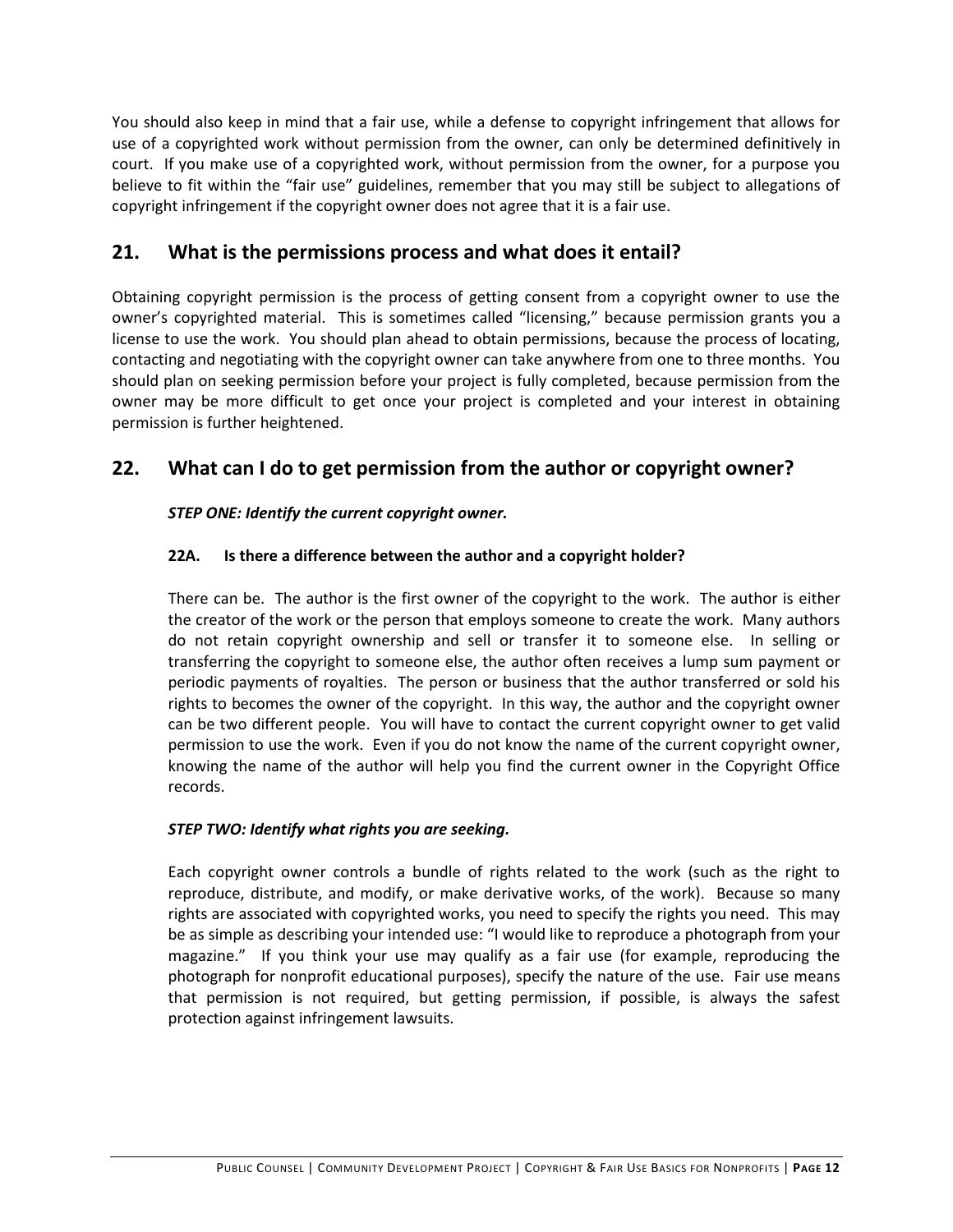#### *STEP THREE: Negotiate whether payment is required.*

Seeking permission sometimes entails more than just the consent of the copyright owner; some copyright owners would like to be compensated for your use of their work. Some types of permission almost always require payment, such as using a photo owned by a stock photo agency. Some copyright owners will make alternate payment arrangements, such as waiving any payment unless the work becomes profitable.

#### *STEP FOUR: Get it in writing.*

It is a good idea to get your permission agreement in writing. This way, the agreement you and the copyright owner have decided upon will be available to consult in the event there is any dispute as to the terms. Relying on an oral or implied agreement for permission is not prudent. However, an oral permission may be legally enforceable if it qualifies as a contract under general contract law principles. This will only become an issue if you or the copyright owner come to a disagreement as to the terms of the permission, and this dispute must be resolved by a court.

### **23. Can I get in trouble if I use a protected work without permission? Will I?**

You can get in trouble if you use a protected work without permission. If your use of the work does not qualify as a "fair use" of that work, you may be liable for copyright infringement. The time and money required to track down a copyright owner for permission may be worth eliminating the risk facing a copyright infringement suit and bearing the litigation costs to defend your use.

*But will I get in trouble if I don't get permission?* The risk of a lawsuit also depends on the particular use you have made of the protected work, the likelihood that the use will be spotted, whether you are a "worthy" target for litigation, and whether the other side is likely to sue for damages from your infringement. The more popular or highly visible your work is, the more likely the copyright owner will take notice and potentially bring suit.

In general, if you have the time and the resources, it is better to take a conservative approach. Unless you are certain that the material is in the public domain or that your use is legally excusable (although a fair use determination is never certain), it is advisable to seek permission. If you are not sure, you may want to seek the advice of an attorney knowledgeable in copyright law and your specific circumstances.

## **24. What do I do if someone accuses me of copyright infringement or sends me a "cease and desist" letter?**

A "cease and desist" letter, in the context of copyright, is typically sent by a copyright owner threatening a civil lawsuit if the recipient of the letter, the alleged infringer, continues the undesired activity (in this case, copyright infringement). The best initial response may simply be to stop using the offending work in the manner that is allegedly infringing. This means removing a photograph or quote from a website, ceasing circulation of pamphlets, books or other printed materials that may contain portions of copyrighted works, or discontinuing the use of the infringing work in the manner the copyright owner has requested. You may also want to seek the advice of an attorney knowledgeable in copyright law and your specific circumstances to assist with your response.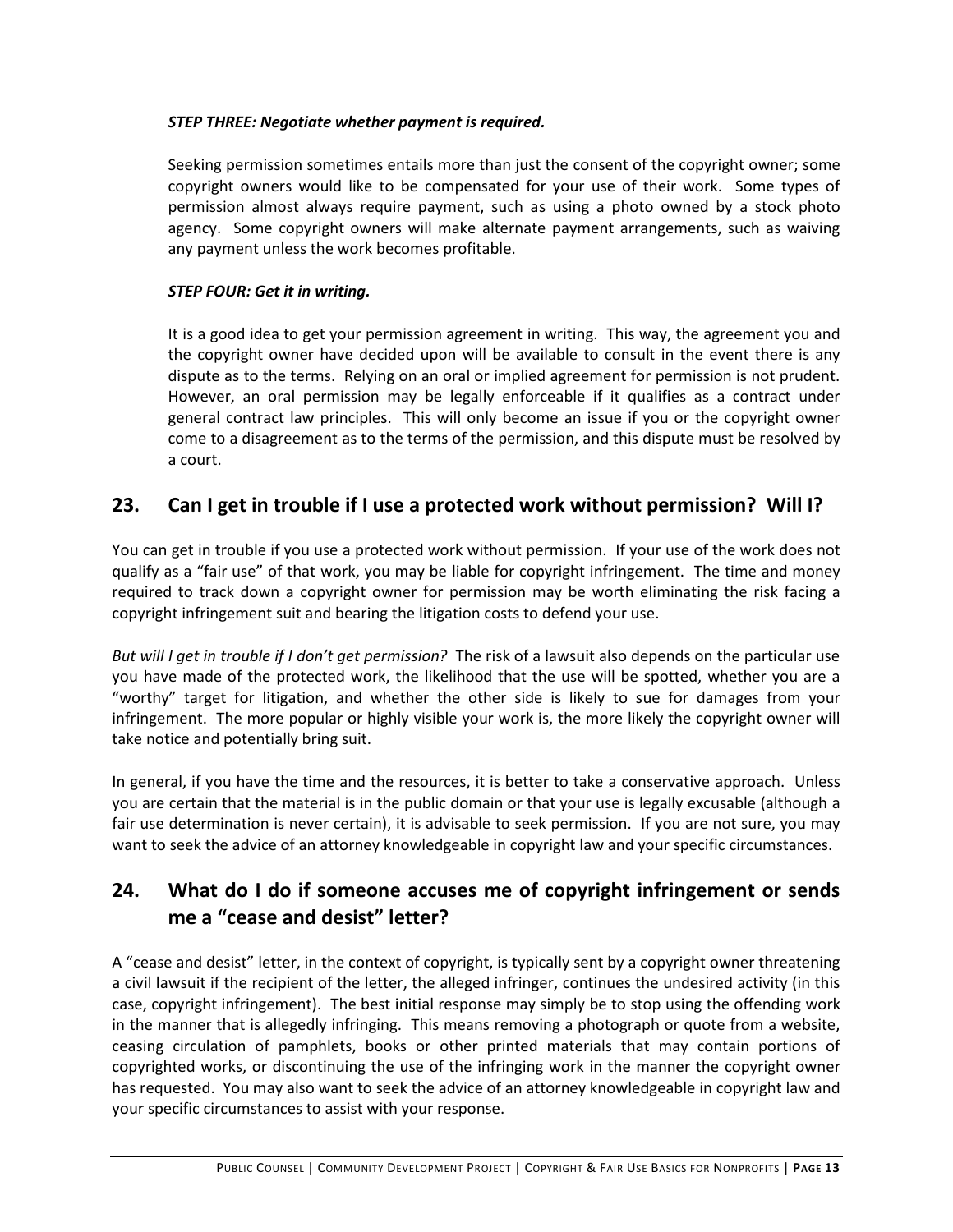### **COPYRIGHT CONSIDERATIONS ON THE INTERNET**

The same fair use considerations apply to works found on the Internet. If you intend to use a copyrighted work that you have found online, go through the same fair use factors you would if you had found the work in a more traditional medium, such as quotes from a book in print or photographs from a book.

## **25. Can I legally copy a photograph from the Internet for use on my own website?**

Is it very easy to download material on the Internet onto your own computer, for private use or to post on a website. Because the information is stored somewhere on an Internet server, it is fixed in a tangible medium and potentially qualifies for copyright protection. Whether it is protected by copyright depends on other facts that may not be known to you – when it was first published, whether it has been renewed, if necessary, because it was published before 1978, and whether the copyright owner intended to dedicate the work to the public domain. If you want to download the material for use in your own work, be cautious. It is best to track down the author of the material (or at least put in a good faith effort to do so) and ask for permission to use the work.

#### **25A. What if my website is not for profit?**

If the Internet is the medium by which you comment, critique or educate others for noncommercial purposes, the same fair use considerations apply. Remember that you can claim a right to use the work, as a fair use defense to infringement claims, if you use the work for the purposes of commentary, scholarship or other nonprofit reasons. The other considerations still apply, however; the nature of the copyrighted work, the amount and substantiality of the portion used in relation to the whole, and whether your use inhibits the potential market for the copyright owner, regardless of your non-commercial motives.

#### **25B. What if the website I'm copying from originally copied a copyright-protected image?**

Copyright infringement is an individual charge. Taking a copyrighted image from a likely infringer does not absolve you of any liability for infringement, just because your source of the material did not obtain the image legally. Before using an image you think may be copyrighted (whether or not the website you see it on has permission to post it), review carefully the same copyright issues and fair use considerations you would if you thought that image was original to the website owner.

## **26. Can a disclaimer on my website help me with claims of copyright infringement?**

A disclaimer is a statement that claims to sever any association between your work and the work that you have borrowed. A disclaimer by itself will not negate a claim of infringement for your use. If the fair use factors weigh against your use, a disclaimer will not help. However, the use of a disclaimer may have a positive influence on how the court perceives your use, as attempting to conform to the principles of fair use and to comply with copyright law.